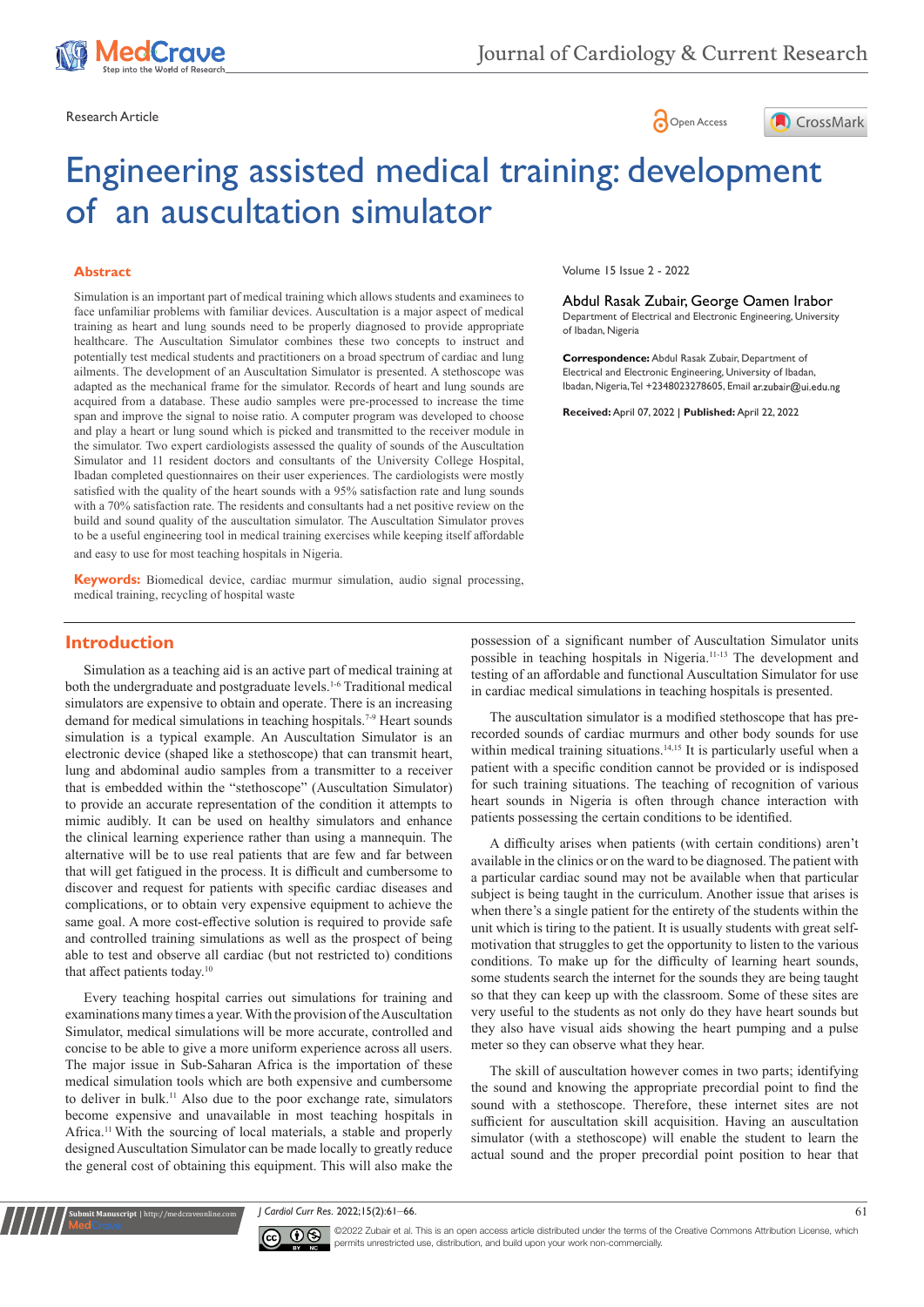## *Engineering assisted medical training: development of an auscultation simulator* **<sup>62</sup>** Copyright:

sound. The only Auscultation simulator (as a modified stethoscope) in the market currently is the Lecat's Ventriloscope®.14,15 This auscultation simulator is capable of simulating heart, abdominal and breath sounds.

The ventriloscope is a device that allows users to perceive simulated patient sounds from Lecat's original ventriloscope library. Lecat's original ventriloscope library contains recorded sounds of patients that are diagnosed with different conditions that are perceptible by a stethoscope. Some of these sounds include heart sounds, lung sounds, bowel sounds, bruit, and blood pressure.<sup>16</sup> This allows for medical simulation training to occur without any risk involved with using a real patient such as patient fatigue, patient unavailability or professional error.

Due to poor rate of exchange of Nigeria Naira with USA Dollar, Lecat's Ventriloscope is not available in sufficient numbers locally.<sup>11</sup> COVID-19 has taught the developing countries the lessons of selfsufficiency. Importation of medical devices is not easy during lockdown. Each nation has to depend on what can be made available locally during the pandemic.<sup>13,14</sup> Therefore, it is a good idea to develop an auscultation simulator.

## **Methodology**

#### *A. Hardware*

Figure 1 shows the block diagram of the proposed Auscultation Simulator. The digital personal computer has a cardiac murmur storage containing heart audio samples for different health conditions and situations. The computer plays an audio sample which is picked up by the FM Transmitter and transmitted at a certain frequency to a receiver which is connected to an ear piece. Both the receiver and the ear piece are within the stethoscope module. Apart from the digital computer, the hardware has three main parts, the mechanical frame, the transmitter module and the receiver module.





#### *B. Mechanical frame*

A stethoscope was selected as the basis for the mechanical frame of the hardware. This is an opportunity to recycle old stethoscopes. The Auscultation simulator structure comprises in itself two major parts, the Stethoscope body and the housing for the FM receiver module at the Y junction of the stethoscope as shown in Figure 2. The stethoscope was taken apart by hand to allow for the passage of earphone cables through each of its tubes. An incision was made on the sides of the soft tubes to pass the cables from the earpieces down to the Y junction. The earphone cables had to be cut at the junction to allow for each ear piece to pass through its corresponding tube. Reattaching the earphone cables required a fire source to burn off the protective coat around the signal and ground wires for each ear cable. After all the cables were passed through, the stethoscope was reassembled.

The casing for the FM receiver module was designed using a Fusion 360 platform and printed with a 3D printer. Figure 3 shows wireframe views of the casing with measurements. The button controls are in a circular fashion with a diameter of 30mm as shown in Figure 3(c). The display LCD rectangular opening in Figure 3(c) is

32 mm by 21 mm with bevelled corners for style. The total height of the casing is 94 mm.



**Figure 2** Solid and wireframe views of the Auscultation simulator.

The total width of the casing is 29 mm with bevelled edges for a comfortable hand fit as shown in Figure 3(b). The holes in the top and bottom of Figure 3(b) are for the stethoscope tubes to pass through unhindered. Figure 4. Shows the solid view of the 3D printed casing for the receiver module.



**Figure 3** Wireframe views of the casing for the FM receiver module.



**Figure 4** Solid view of the 3D printed casing for the FM receiver module.

The final look of the Auscultation Simulator is shown in Figure 5. The casing will be able to display the FM frequency screen and a controller to modify the gain and the frequency of the communication channel.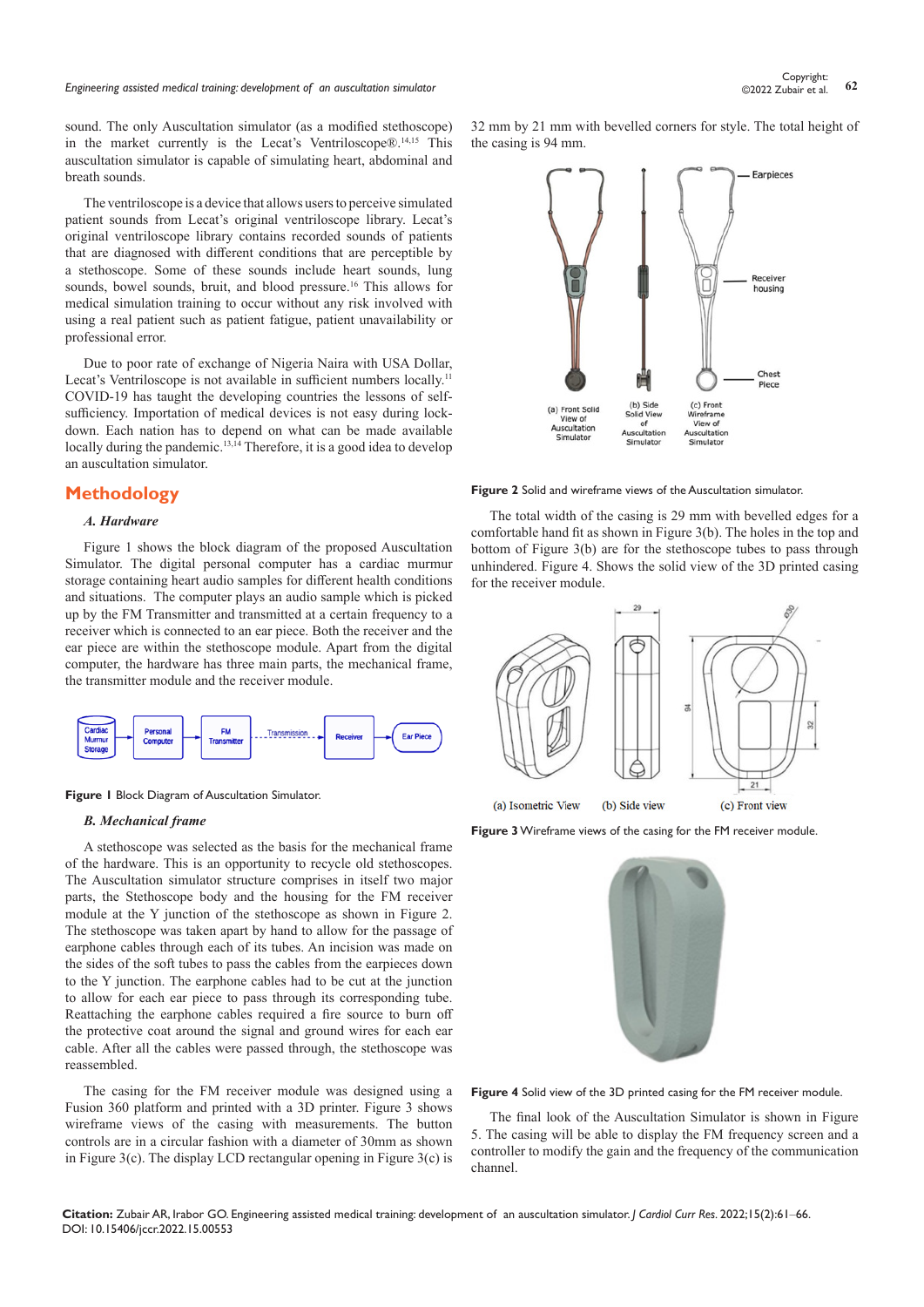#### *C. The FM transmitter*

Figure 6 shows the FM Transmitter selected for the Auscultation simulator.<sup>17</sup> It was discovered that transmitting at high volumes would distort the signal at the receiving end, so a decent amount of volume on the computer was estimated at the 15-20 % range.



**Figure 6** The FM Transmitter.

## *D. The FM Receiver*

Figure 7 shows the FM Receiver selected for the Auscultation simulator.<sup>18</sup> The Receiver module is housed inside the casing at the Y junction of the stethoscope.





#### *E. Computer program*

A computer program named "Auscult" was developed in C# with Microsoft Visual Studio as a 'Windows Form Application' and it consists of an array of N number of buttons, each of which points towards a particular cardiac or respiratory sound. Clicking on one of these sounds as identified by name will proceed to play the sound which can be halted by pressing the stop button on the windows form application.

The structure of the Windows Form Application is shown in Figure 8. Each button corresponds to a heart or lung sound which the examiner/instructor would like the examinee/student to listen to through the device. Each sound can be halted with the singular "Stop" button at the bottom right.

#### *F. Heart and lung sounds acquisition*

The Audio samples used for the heart and lung sounds were obtained from <http://www.thesimtech.org/audio> under the care of Andy Howes and are stored in the Cardiac Murmur Storage of Figure 1.19 Although the heart and lung sound library was expansive and included the background foley of the hospital, a specific number was selected for the scope of this project as listed in Table 1.

| S/N            | <b>Description</b>      |
|----------------|-------------------------|
| ı              | Normal Split S1         |
| 2              | Normal Split S2         |
| 3              | Opening Snap            |
| $\overline{4}$ | Pansystolic Murmur      |
| 5              | S3                      |
| 6              | S <sub>4</sub>          |
| 7              | Diastolic Rumble        |
| 8              | Early Systolic Murmur   |
| 9              | <b>Ejection Click</b>   |
| $\overline{0}$ | Late Systolic Murmur    |
| П              | Inspiratory Stridor     |
| 12             | Normal Vesicular        |
| 13             | <b>Pleural Friction</b> |
| 4              | Wheezing                |
| 15             | Coarse Crackles         |

#### *G. Heart and lung sounds pre-processing*

Audio editing was done on the individual clips to boost their gain and reduce ambient noise. The length of the clips was also extended to 1 minute long since the audio clips are relatively of short time duration (5-15 seconds). The audio editing process involved compressing the signals at -14.9 dB to reduce the dynamic nature of the signal and to increase its gain (by 7.6dB) and clarity. After which a Multiband compressor (Figure 9), acting as an ambient reducer, reduced the static and ambient noises present in the audio recordings. The audio editing was done in software called "Ableton Live 10" which is a digital audio workstation that can modify audio and MIDI clips in different ways.

| Normal Split        | Normal Split   | Opening             | Pansystolic             |
|---------------------|----------------|---------------------|-------------------------|
| S1                  | S <sub>2</sub> | Snap                | Mumur                   |
| S <sub>3</sub>      | <b>S4</b>      | Diastolic<br>Rumble | Early Systolic<br>Mumur |
| Ejection            | Late Systolic  | Inspiratory         | Normal                  |
| Click               | Mumur          | Stridor             | Vesicular               |
| Pleural<br>Friction | Wheezing       | Coarse<br>Crackles  | Stop                    |

**Figure 8** Auscult Computer Program User Interface.

**Citation:** Zubair AR, Irabor GO. Engineering assisted medical training: development of an auscultation simulator. *J Cardiol Curr Res.* 2022;15(2):61‒66. DOI: [10.15406/jccr.2022.15.00553](https://doi.org/10.15406/jccr.2022.15.00553)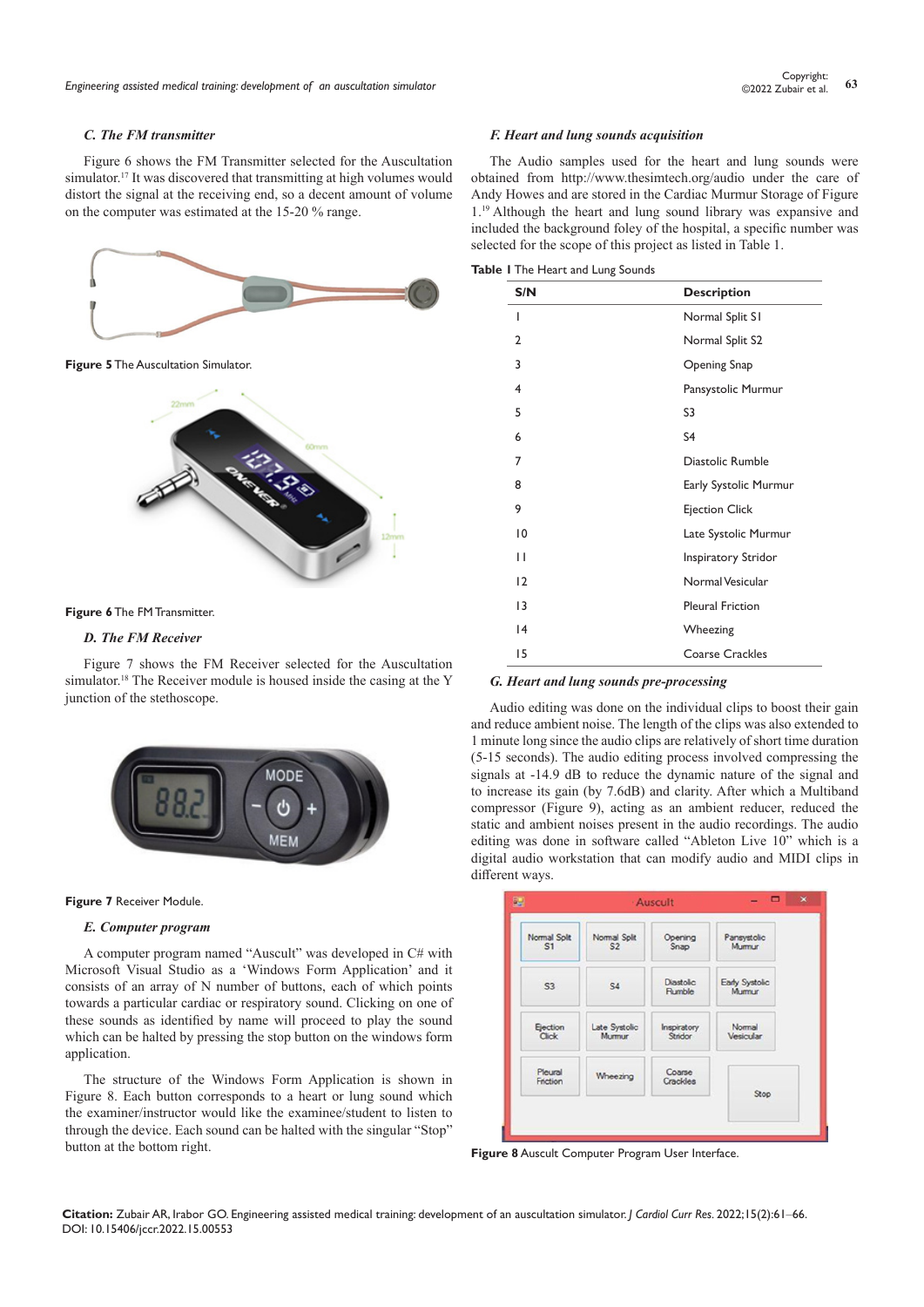#### *H. Quality assurance*

The auscultation simulator was tested primarily with two Cardiologists, Akinyemi Aje M.D and Adewole A. Adebiyi M.D, who after consenting to test the Auscultation Simulator, attested to the quality of the heart and lung sounds within the computer program.



**Figure 9** Multiband Dynamic Compressor.

#### *I. Qualitative field test*

The auscultation simulator was tested in the field with a Qualitative study. The qualitative study is focused on user satisfaction because the simulator has to produce sounds as authentic as real auscultation. The study was directed towards resident doctors and consultants. The user satisfaction form posed the following seven questions with response options in brackets.

- 1. Do you agree to participate in this study? (Yes, No)
- 2. I found using the auscultation simulator . (Very Easy, Easy, Normal, A bit tricky, Difficult)
- 3. I found the sound quality compared to my stethoscope (Very Good, Good, Decent, Poor, Very Bad)
- 4. Identifying the different sounds was . (Very easy, Easy, Not Bad, A bit tricky, Very difficult)
- 5. Using the auscultation simulator felt . (Just like the real thing, Good, Decent, A bit strange, Very weird)
- 6. Did you find the Auscultation simulator heavy or uncomfortable? (Yes, No, May be)
- 7. What is your overall impression? (Excellent, Great, Decent, Poor, Very Bad)

## **Results & discussion**

## *A. Expert Validation Test Results*

According to the Table 2, the experts, Akinyemi Aje M.D and Adewole Adebiyi M.D, commented positively on the functionality of the Auscultation Simulator with major criticism being on the noise generated within the channel.

| Table 2 Quality Assurance Test Results for Heart sounds |  |  |
|---------------------------------------------------------|--|--|
|---------------------------------------------------------|--|--|

|                       | Akinyemi Aje M.D | <b>Adewole Adebiyi M.D</b> |
|-----------------------|------------------|----------------------------|
| Normal Split S1       | Satisfactory     | Satisfactory               |
| Normal Split S2       | Satisfactory     | Satisfactory               |
| Opening Snap          | Satisfactory     | Satisfactory               |
| Pansystolic Murmur    | Satisfactory     | Satisfactory               |
| S3                    | Satisfactory     | Satisfactory               |
| S4                    | Satisfactory     | Satisfactory               |
| Diastolic Rumble      | Satisfactory     | Unsatisfactory             |
| Early Systolic Murmur | Satisfactory     | Satisfactory               |
| <b>Ejection Click</b> | Satisfactory     | Satisfactory               |
| Late Systolic Murmur  | Satisfactory     | Satisfactory               |

They noted that the sounds were accurate and comparable with what is present in real life but that some conditions (such as the Opening Snap) are rare to find in common practice.

They also noted that the volumes of the heart sounds were appropriate and satisfyingly adjustable as well. The auscultation simulator was also tested on respiratory sounds with Adewole Adebiyi M.D who attested to the quality of the lung sounds within the computer program as shown in Table 3. The experts' percentage satisfaction for both the heart and lung sounds are presented in Figure 10.

**Table 3** Quality Assurance Test Results for Lung Sounds

| Inspiratory Stridor     | Satisfactory                         |
|-------------------------|--------------------------------------|
| Normal Vesicular        | Satisfactory (but longer than usual) |
| <b>Pleural Friction</b> | Unsatisfactory                       |
| Wheezing                | Satisfactory                         |
| Coarse Crackles         | Satisfactory                         |
|                         |                                      |



Figure 10 Bar Chart for Quality assurance test results on percentage satisfaction as reported by the experts.

To resolve the issue of noise generated in the channel, a wireless transmitter of greater signal will be helpful. Another potential solution for improved signal to noise ratio is Bluetooth transmission (which is around 2.45 Ghz) as it is of a greater frequency and higher fidelity than typical FM transmissions (which are typically between 88 Mhz to 108 Mhz).

#### *B. Qualitative field test results*

Eleven resident doctors and consultants participated in the Qualitative Field Test of the Auscultation simulator. They listened to the heart and lung sounds and provided feedback. Most of the resident doctors were able to properly identify the heart sounds as they listen to heart sounds more frequently than the consultants do. The results are summarised and presented in Figures 11-16.

#### I found using the Auscultation Simulator



**Figure 11** Pie Chart of response to Question No. 2 "I found using the auscultation simulator \_\_\_\_\_\_ .".

**Citation:** Zubair AR, Irabor GO. Engineering assisted medical training: development of an auscultation simulator. *J Cardiol Curr Res.* 2022;15(2):61‒66. DOI: [10.15406/jccr.2022.15.00553](https://doi.org/10.15406/jccr.2022.15.00553)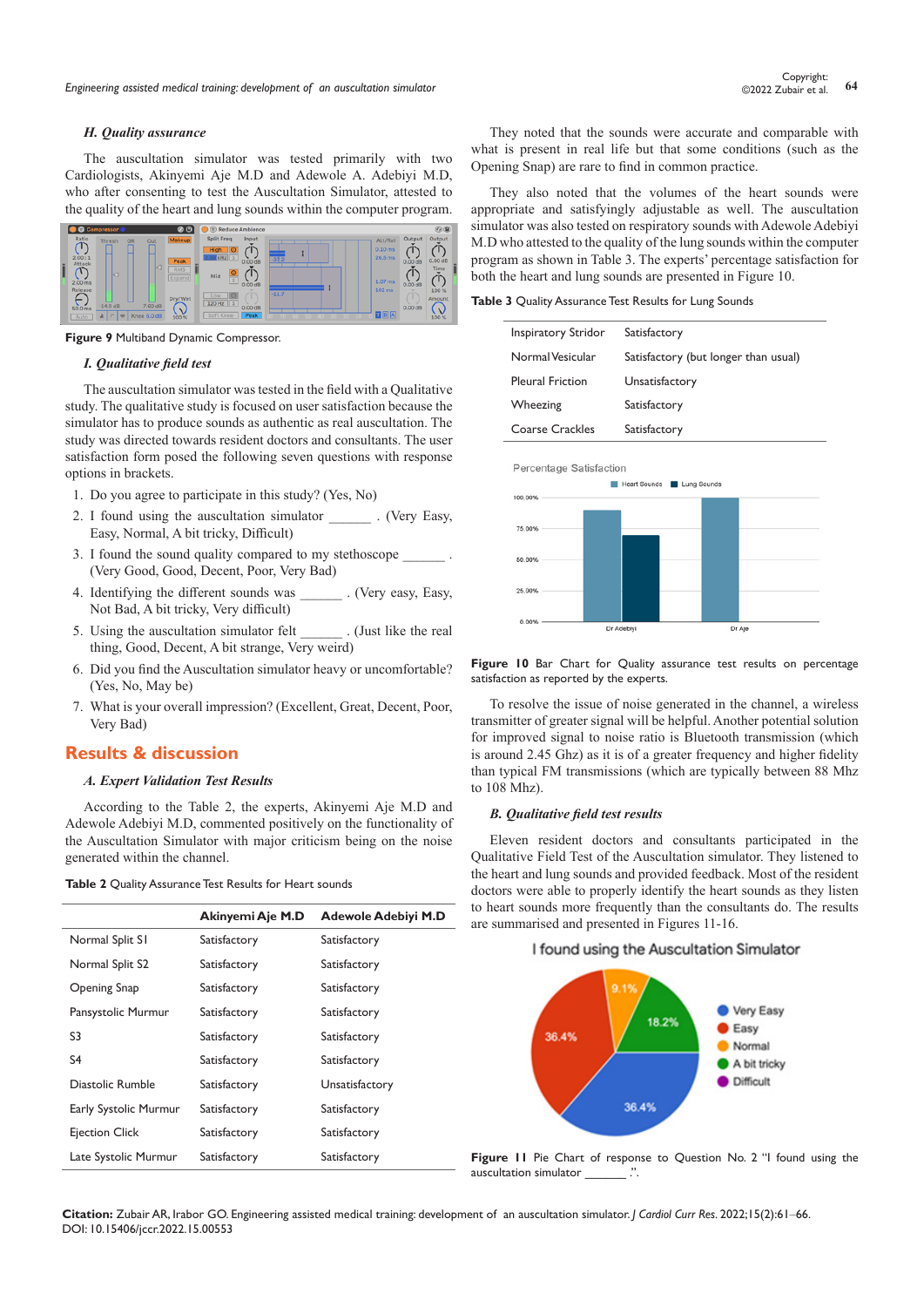

**Figure 12** Pie Chart of response to Question No. 3 "I found the sound quality compared to my stethoscope



Identifying the different sounds was

**Figure 13** Pie Chart of response to Question No. 4 "Identifying the different sounds was  $\cdots$ 

Using the Auscultation Simulator felt



**Figure 14** Pie Chart of response to Question No. 5 "Using the auscultation simulator felt





**Figure 15** Pie Chart of response to Question No. 6 "Did you find the Auscultation simulator heavy or uncomfortable?".

What is your overall impression?



**Figure 16** Pie Chart of response to Question No. 7 "What is your overall impression?".

Figure 11 shows the qualitative test result for Question No. 2: "I found using the auscultation simulator . (Very Easy, Easy, Normal, A bit tricky, Difficult)". 72.8% of respondents found the Auscultation Simulator easy or very easy to use. This shows that the auscultation simulator is user friendly.

The qualitative test result for Question No. 3 is presented in Fig. 12: "I found the sound quality compared to my stethoscope . (Very Good, Good, Decent, Poor, Very Bad)". Compared to their usual stethoscopes, 63.7% of respondents found the auscultation simulator's quality to be good or very good. 18.2% found the sound quality to be decent while another 18.2% found the quality to be bad. A major concern most respondents had were with the noise within the channel and the audibility of the sounds. Some of them would have preferred if the gain was greater for ease of identification. This shows that the audio quality, as previously assessed by the cardiologists, is consistent with the residents and consultants. This also shows that the sounds are accurate to what they are like in real scenarios.

Figure 13 shows the qualitative test result for Question No. 4: "Identifying the different sounds was \_\_\_\_\_ . (Very easy, Easy, Not Bad, A bit tricky, Very difficult)". 54.6% of respondents found that identifying the different heart sounds was easy or very easy. 36.4% found it a bit tricky to identify the sounds. This is evident from the mode of testing as a simulator was provided without any medical history which is usually a major factor in identifying what underlying conditions a patient has. It would be important to have re-tests as it takes some time for medical practitioners to identify sounds when using equipment that they aren't used to.

The qualitative test result for Question No. 5 is presented in Figure 14: "Using the auscultation simulator felt \_\_\_\_\_\_\_\_. (Just like the real thing, Good, Decent, A bit strange, Very weird)". 36.4% of respondents found using the auscultation simulator similar to a real working stethoscope. 45.5% of respondents found using the auscultation simulator felt good to use. 18.2% of respondents found the use of the auscultation simulator decent. This shows that the auscultation simulator feels like a real stethoscope and only differs in its operation.

Figure 15 shows the qualitative test result for Question No. 6: "Did you find the Auscultation simulator heavy or uncomfortable? (Yes, No or May be)". 81.8% of respondents didn't find the auscultation simulator heavy or uncomfortable despite its form. The construction of the auscultation simulator was made with style in mind but there were concerns about the bulkiness of the Receiver module. This shows that the form of the auscultation simulator is convenient for use.

**Citation:** Zubair AR, Irabor GO. Engineering assisted medical training: development of an auscultation simulator. *J Cardiol Curr Res.* 2022;15(2):61‒66. DOI: [10.15406/jccr.2022.15.00553](https://doi.org/10.15406/jccr.2022.15.00553)